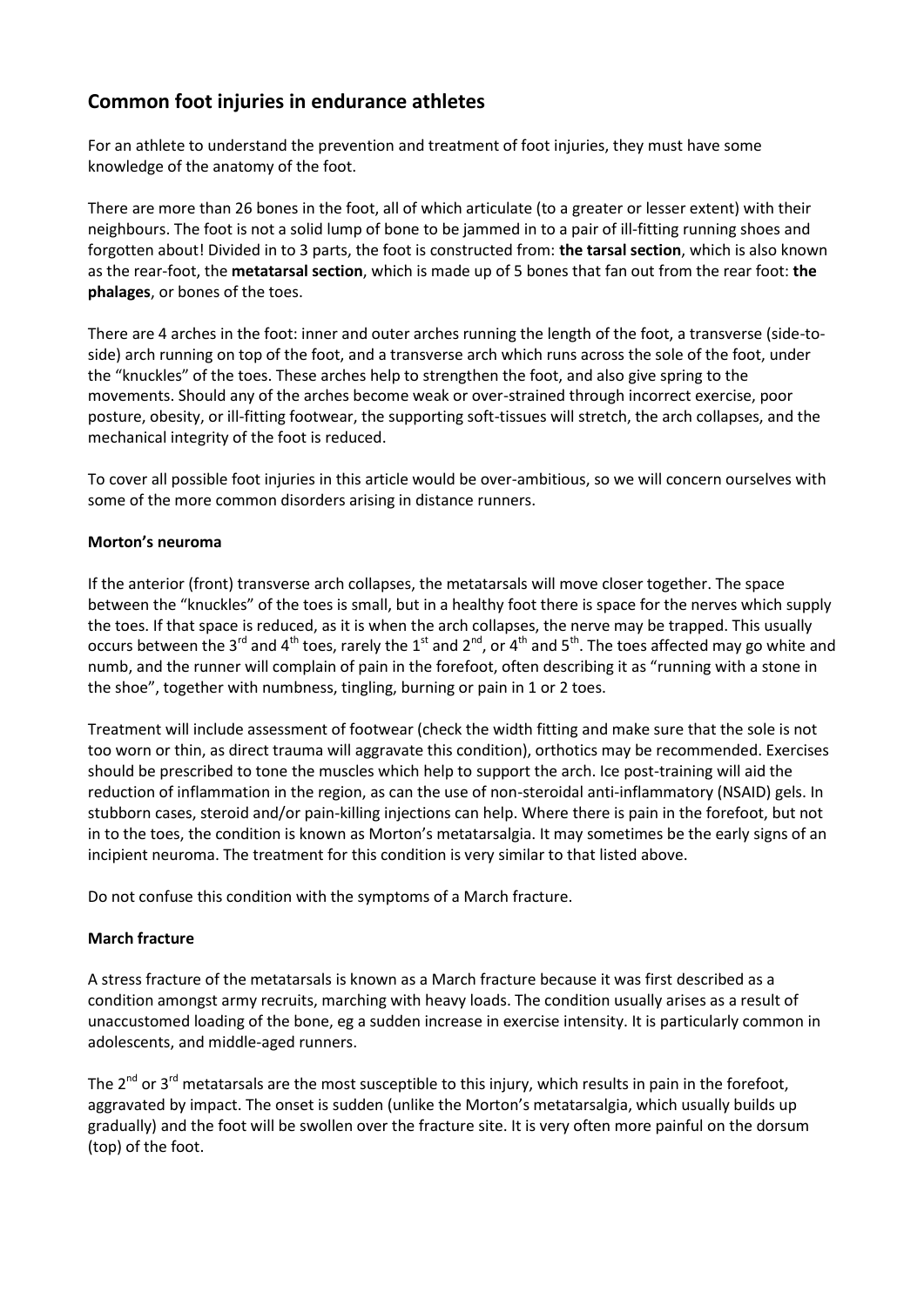Treatment is often conservative in approach: rest from weight-bearing for 4-6 weeks. Some cases require plaster-cast or the equivalent. Advice on the return to training is essential, since it is often poor training regimes which are the cause of this problem.

### **Plantar fasciitis**

Running the length of the sole (plantar aspect) of the foot is a thin layer (fascia) of muscle. If this layer gets injured in any way, a fasciitis can be started. This condition can be very uncomfortable, and it is worth treating very early.

The fascia helps to support the longitudinal arches of the foot, especially the medial (inner) arch. Anything which causes this arch to flatten or distort will have an impact on the plantar fascia. Yet again, ill-fitting or poorly made shoes can have a major influence on the onset of this condition. The long arch must be supported by the shoe, with arch-support cushioning and also by the inner edge of the shoe itself. There is no point in putting designer orthotics in a shoe if the shoe itself is unsupportive.

Treatment of this condition is multi-faceted: rest, orthotics, choice of footwear, assessment of gait and running style, physical therapy (massage, articulation etc), exercises, NSAIDS, steroid injections.

Do not be surprised if your therapist looks at your standing posture and checks your back, hamstring and calf-muscle tensions. Many foot problems are the result of injuries or poor adaptations elsewhere in the body and this is especially true with plantar fasciitis.

## **Running Gait**

The foot forms an interface between the body and the ground. It is designed to accommodate uneven surfaces while maintaining balance and also propelling the body forward. Because the feet are the foundations of the body, an abnormality in a foot it may have an impact higher up.

### **Normal foot action when walking or running**

The heel hits the ground on the lateral (outside) edge. Here it is in a position of supination. The foot rolls forward, and flattens inward to the medial (inside) edge. The flattening arch helps to dissipate shock. The movement from outside edge to inner edge is called pronation. THIS IS NORMAL!. The foot continues to roll forwards and slightly outwards, to transfer weight on to the first 2 toes for "toe-off". The longitudinal arch will have tightened to provide a strong leverage just before the foot leaves the ground.

### **Over-pronation**

After heel strike the foot rolls quickly and heavily inwards. The arch remains flattened on toe-off, with the ankle tilted inwards.

Causes of over-pronation: Leg length discrepancies, genuvarum and valgum (knock-knees and bow legs) flat feet.

Problems resulting from over-pronation: plantar fasciitis, stress fractures, achilles tendonopathies, medial knee problems, hip and/or low back problems.

The over-pronating runner needs a firm shoe with good support on the medial aspect of the shoe. The shoe should have a large medial post, a firm mid-foot shank and a strong, supportive upper.